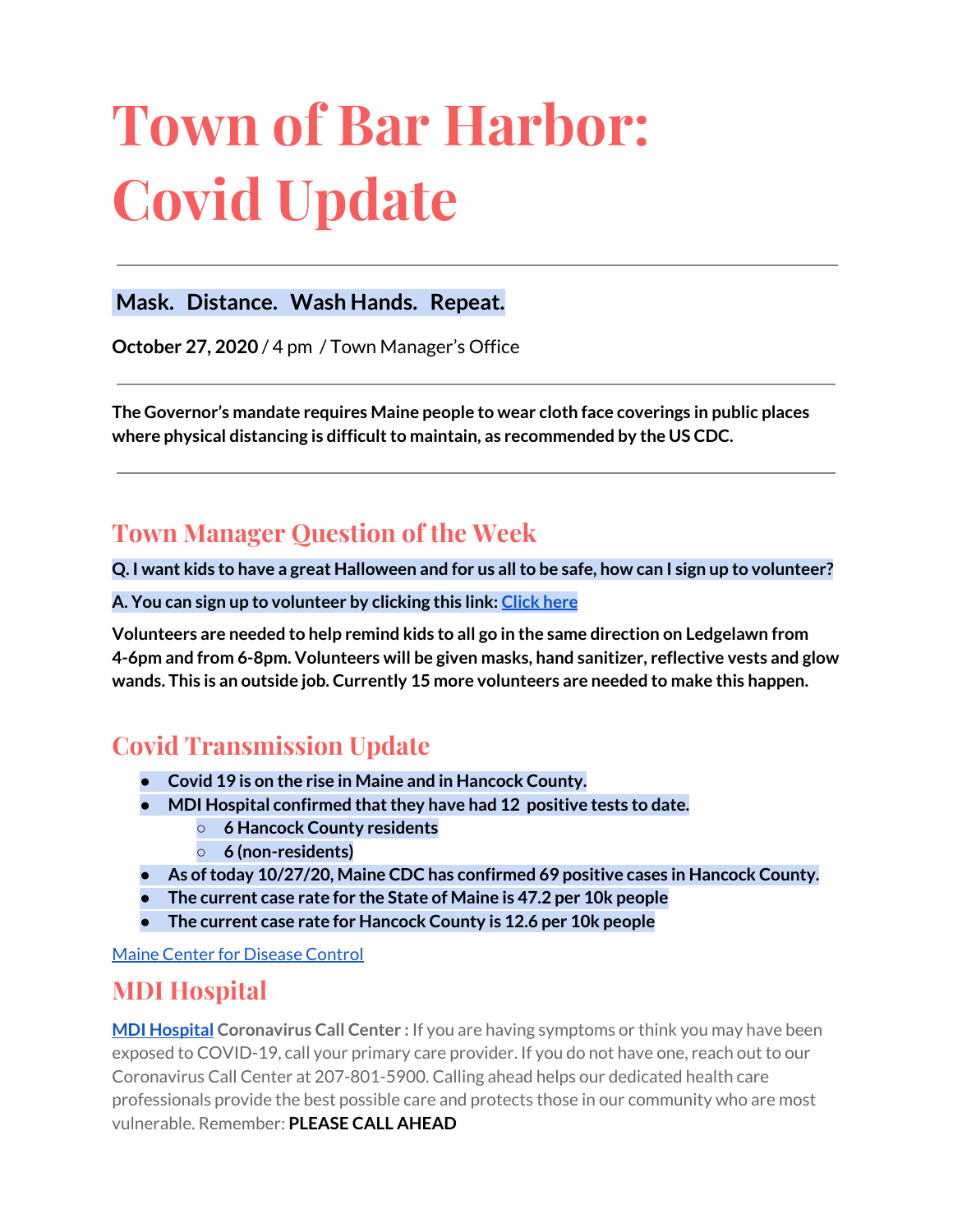# **Public Safety & Municipal News**

- **● The** *Covid 19 Update* **from the Town of Mount Desert now will be published on Thursday only.**
- **● The** *Free Mask Mailboxes* **will all be removed for the winter, exceptthe box located atthe Municipal Building.**
- **● Halloween**
	- **○ Ledgelawn will be closed offto vehicular traffic**
	- **○ Pedestrian traffic will be one way on Ledgelawn**



**■ [Click](https://forms.gle/BXtZUM59yrAWhhBw5) here to sign up to volunteer**

- **● There will be drive-thru Flu Shot Clinics being held at Bar Harbor YMCA from 1-3pm on October 29th.**
- **Town Council meets next on 11/17 at 5 PM**
	- **Can be viewed live at[townhallstreams.com](https://townhallstreams.com/) or on Spectrum Cable Channel 1303**
- **● There is now an Absentee Ballot Box located OUTSIDE the eastern entrance ofthe Municipal Building.**

**To Request an Absentee Ballot:**

- **● Absentee Ballot [Electronic](https://apps.web.maine.gov/cgi-bin/online/AbsenteeBallot/index.pl) Request**
- **● Mail-in Absentee Ballot [Application](https://www.barharbormaine.gov/DocumentCenter/View/4362/2020-11-Absentee-Ballot-Application)**
- **● The Voter may callthe Clerk's office at 207-288-4098 to request a ballot**

**Important Dates to Remember:**

- **● Voters must register to vote in person showing proof of identity and proof of residency.**
- **•** Last day to request an absentee ballot to take out of the office is Thursday, **October 29.**
- **● Last day to vote your absentee ballotin the presence ofthe clerk is Friday, October 30.**
- **● All Absentee Ballots must be received by close of polls, 8:00pm on Tuesday, November 3**